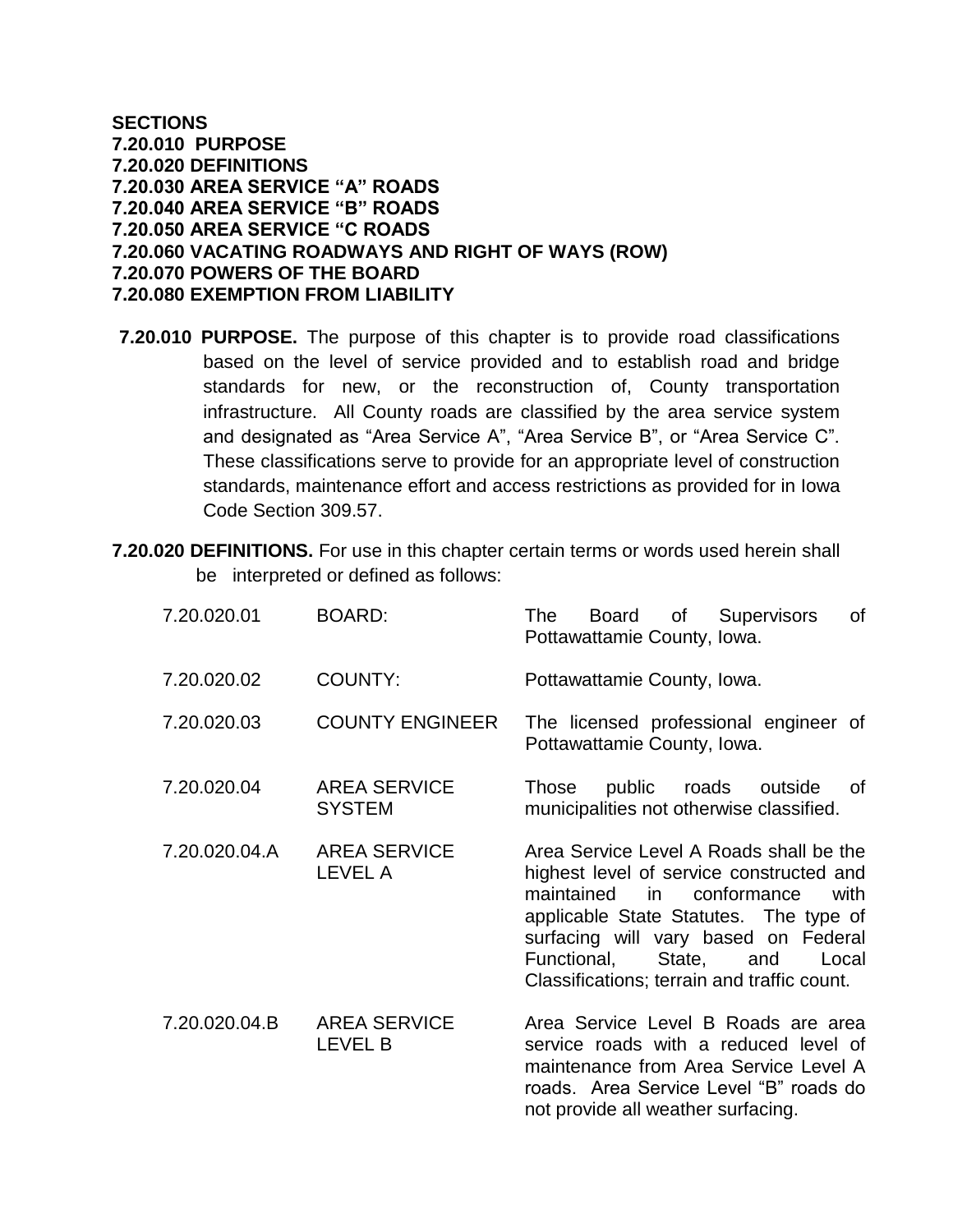|               |                                       | Area Service B Roads shall not mean<br>what is construed in the normal sense as<br>a driveway or a private lane to a farm<br>building or dwelling.        |
|---------------|---------------------------------------|-----------------------------------------------------------------------------------------------------------------------------------------------------------|
| 7.20.020.04.C | <b>AREA SERVICE</b><br><b>LEVEL C</b> | Area Service Level C Roads are area<br>service roads with a reduced level of<br>maintenance from Area Service A or B<br>roads and have restricted access. |
|               |                                       | Area Service C Roads shall not mean<br>what is construed in the normal sense as<br>a driveway or a private lane to a farm<br>building or dwelling.        |
| 7.20.020.04.D | ROAD VACATION                         | Official Action that abandons public road<br>easement or ownership to private<br>property, however utility easements<br>continue to exist.                |

**7.20.030 AREA SERVICE "A" ROADS.** All roads shall be Area Service "A" Roads, unless reclassified or vacated by Board resolution. The construction, or reconstruction, of Area Service "A" Roads shall conform to the American Association of State Highway and Transportation Officials (AASHTO) design guidelines, with further guidance as provided by the Iowa Department of Transportation and the Iowa Statewide Urban Design and Specifications.

All new Construction, or reconstruction, shall meet the applicable design requirements in effect at the time and provide an equal or greater design life than the original structure. New construction, as well as reconstructed projects shall comply with those practices accepted and supported by following publishers, and sealed by an Iowa Licensed Professional Engineer.

- The Iowa Department of Transportation, examples include the Instructional Memorandums to Local Agencies. [http://www.iowadot.gov/local\\_systems/publications/im/imtoc.pdf](http://www.iowadot.gov/local_systems/publications/im/imtoc.pdf)
- AASHTO publications, examples include the Geometric Design Guide, Low Volume Road Design Guide, Guide for Design of Pavement Structures, and Etc.
- Federal Highway Administration
- Iowa Statewide Urban Design and Specifications (SUDAS) <http://www.iowasudas.org/>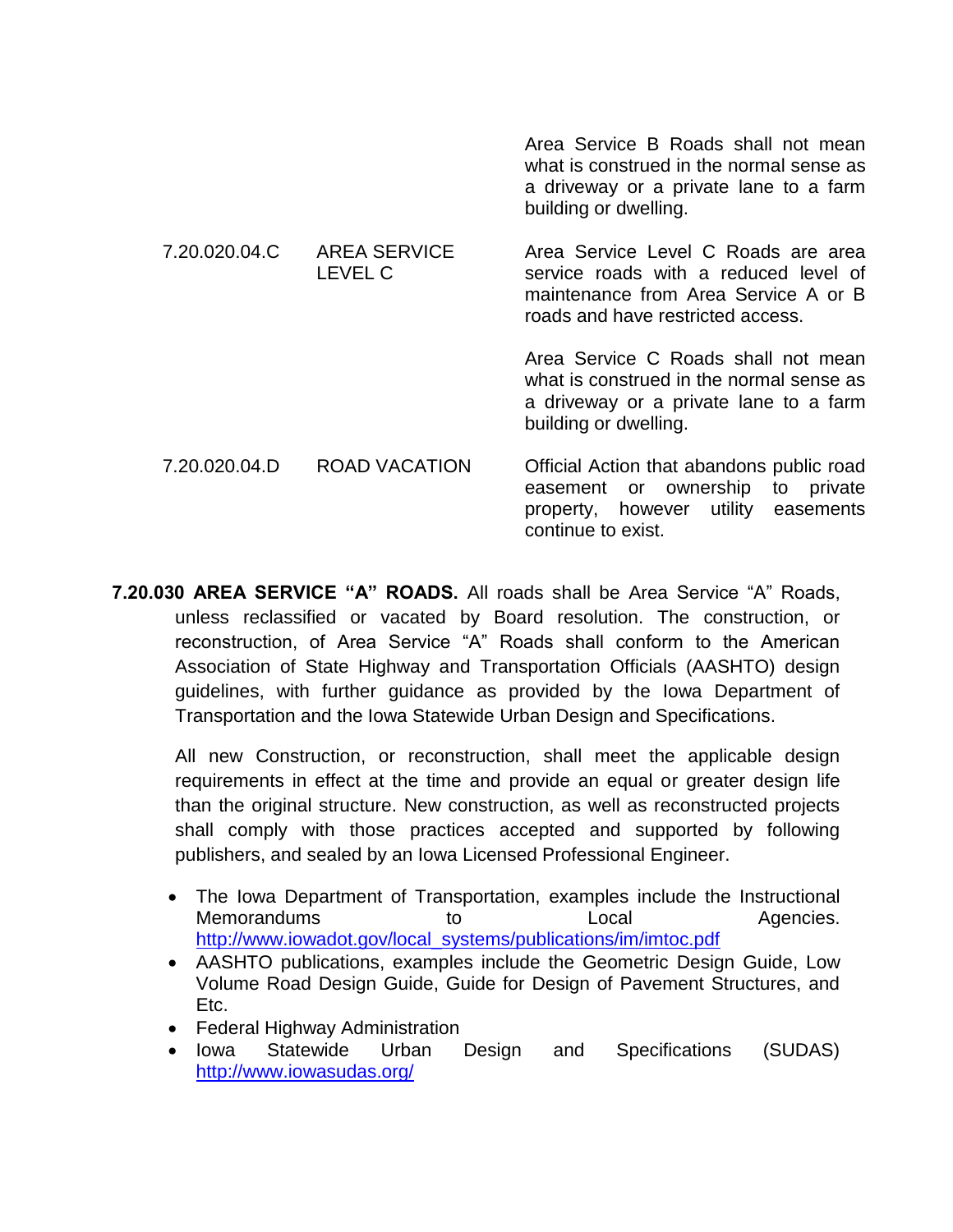The County Engineer shall assure the minimum design standards established herein are adhered to in a uniform manner; unless in the County Engineer's professional opinion a deviation from the standards is warranted. Deviations may be necessary due to unreasonable or impossible implementation of the established minimum design requirements. The deviation shall be documented and supported by the a credible reference, such as AASHTO Low Volume Road Design Guide, the Statewide Urban Design and Specifications, or other published and accepted practices.

The Standards provided for above will be applied to Pottawattamie County projects as minimally provided below. This design criteria shall be applied to new projects, unless more restrictive design criteria has been issued by the Iowa DOT or FHWA; in which case that criteria will supersede this ordinance. All roads and structures will be designed with the current design vehicle as specified by AASHTO.

| <b>Project Type</b>                                                                                                          | <b>Design Life</b> | Maximum Backwater*                                                                                        | <b>Minimum</b><br>Freeboard*        |
|------------------------------------------------------------------------------------------------------------------------------|--------------------|-----------------------------------------------------------------------------------------------------------|-------------------------------------|
| <b>Bridges (less</b><br>than $40'$ )                                                                                         | 30 Years           | $Q_{50}$ less than 0.75feet                                                                               | 3.0 feet above<br>$Q_{50}$          |
|                                                                                                                              |                    | $Q_{100}$ less than 1.5 feet                                                                              |                                     |
| <b>Bridge</b><br>(greater than<br>40')                                                                                       | 50 Years           | $Q_{50}$ less than 0.75 feet                                                                              | 3.0 feet above<br>$\mathsf{Q}_{50}$ |
|                                                                                                                              |                    | $Q_{100}$ less than 1.5 feet                                                                              |                                     |
| Culverts (18"<br>diameter<br>minimum)                                                                                        | 20 Years           | Backwater of existing<br>culvert or maximum<br>backwater allowed for<br>bridges, whichever is<br>greater. |                                     |
| Asphalt<br>Pavements                                                                                                         | 20 Years           |                                                                                                           |                                     |
| Concrete<br>Pavements                                                                                                        | 30 Years           |                                                                                                           |                                     |
| Seal<br>Coat/Stabiliz<br>ed Base                                                                                             | 12 Years           |                                                                                                           |                                     |
| Aggregate<br>Surfacing                                                                                                       | 2 Years            |                                                                                                           |                                     |
| *<br>If the Iowa DOT design criterion exceeds the County design<br>criteria, the lowa DOT criteria shall be used for design. |                    |                                                                                                           |                                     |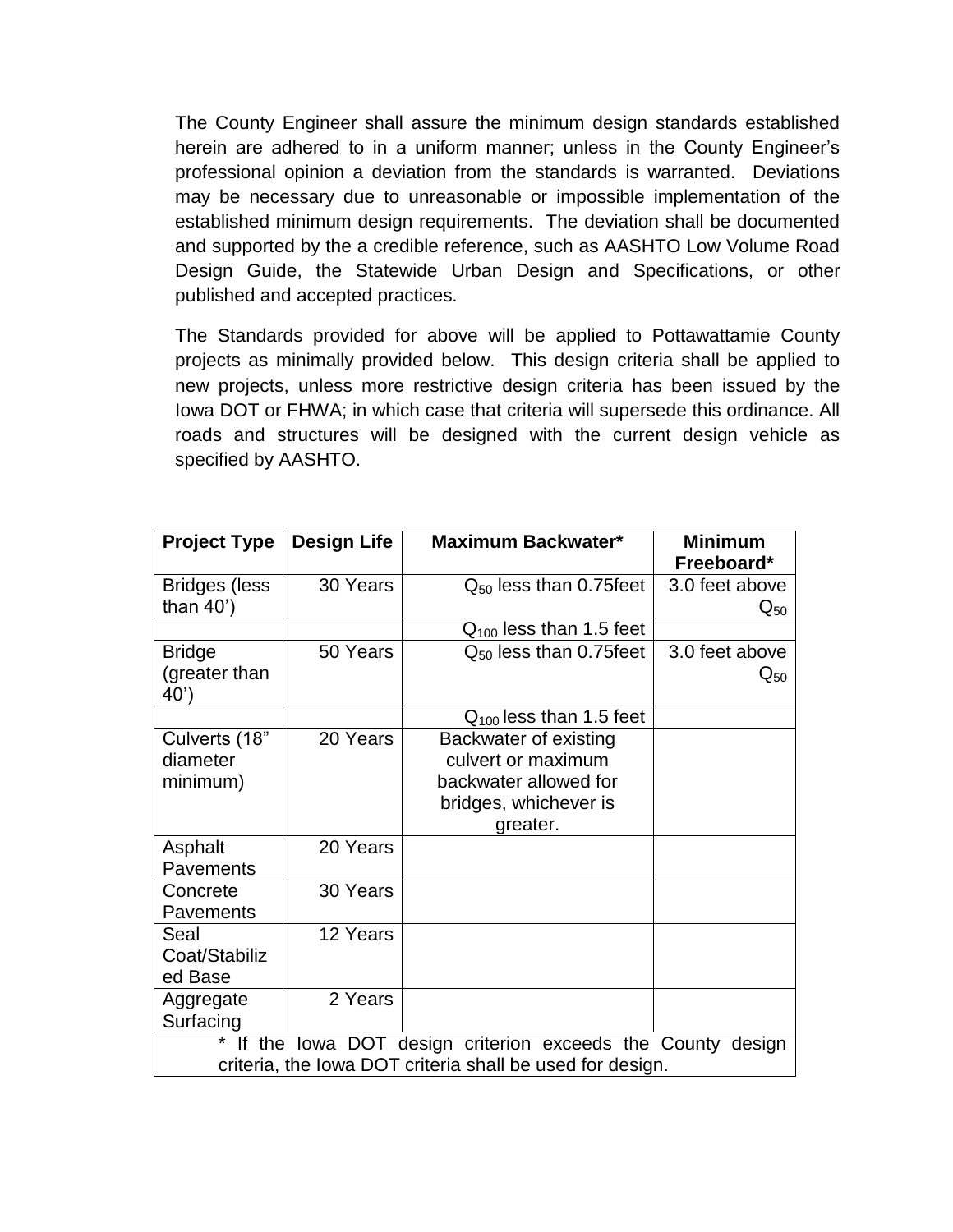Surfacing shall be provided on Area Service "A" roads according to Federal, State and Local classifications. Concrete, asphalt and gravel will be used as surfacing materials as determined by the Board of Supervisors. Surfacing may be upgraded by Special Assessment or Private Funds as provided for in Iowa Code Section 311.

| 7.20.030.01   | <b>How Established</b>    | The Board will consider approval<br>of new roadways upon request;<br>developer<br>shall<br>the<br>be<br>responsible for the construction<br>costs; compliance<br>with<br>the<br>applicable design standards; and<br>provide construction plans sealed<br>by an Iowa Licensed Professional<br>Engineer. Acceptance of any new<br>shall only<br>roadway<br>be<br>by<br>resolution of the Board. |
|---------------|---------------------------|-----------------------------------------------------------------------------------------------------------------------------------------------------------------------------------------------------------------------------------------------------------------------------------------------------------------------------------------------------------------------------------------------|
| 7.20.030.01.A | Surfacing                 | surface<br>The<br>type<br>shall<br>be<br>appropriate for the designed use<br>and future traffic. Surface type<br>may be changed by resolution of<br>the Board, as recommended by<br>the County Engineer.                                                                                                                                                                                      |
| 7.20.030.01.B | Subdivisions              | Subdivisions, as provided for in<br>other County Code Sections,<br>shall comply with the provisions<br>of Area Service "A" Roads. The<br>expense of the development shall<br>be at the cost of the developer,<br>whom shall provide construction<br>plans sealed by a Iowa Licensed<br>Professional Engineer to the<br>County Engineer for review.                                            |
| 7.20.030.01.C | <b>Special Assessment</b> | Road Improvements for inclusion<br>in the County System may be<br>paid for by Special Assessment<br>or Private Funds as provided in<br><b>Iowa Code Section 311.</b>                                                                                                                                                                                                                          |
| 7.20.030.02   | Notice of Action          | Before the Board may take action                                                                                                                                                                                                                                                                                                                                                              |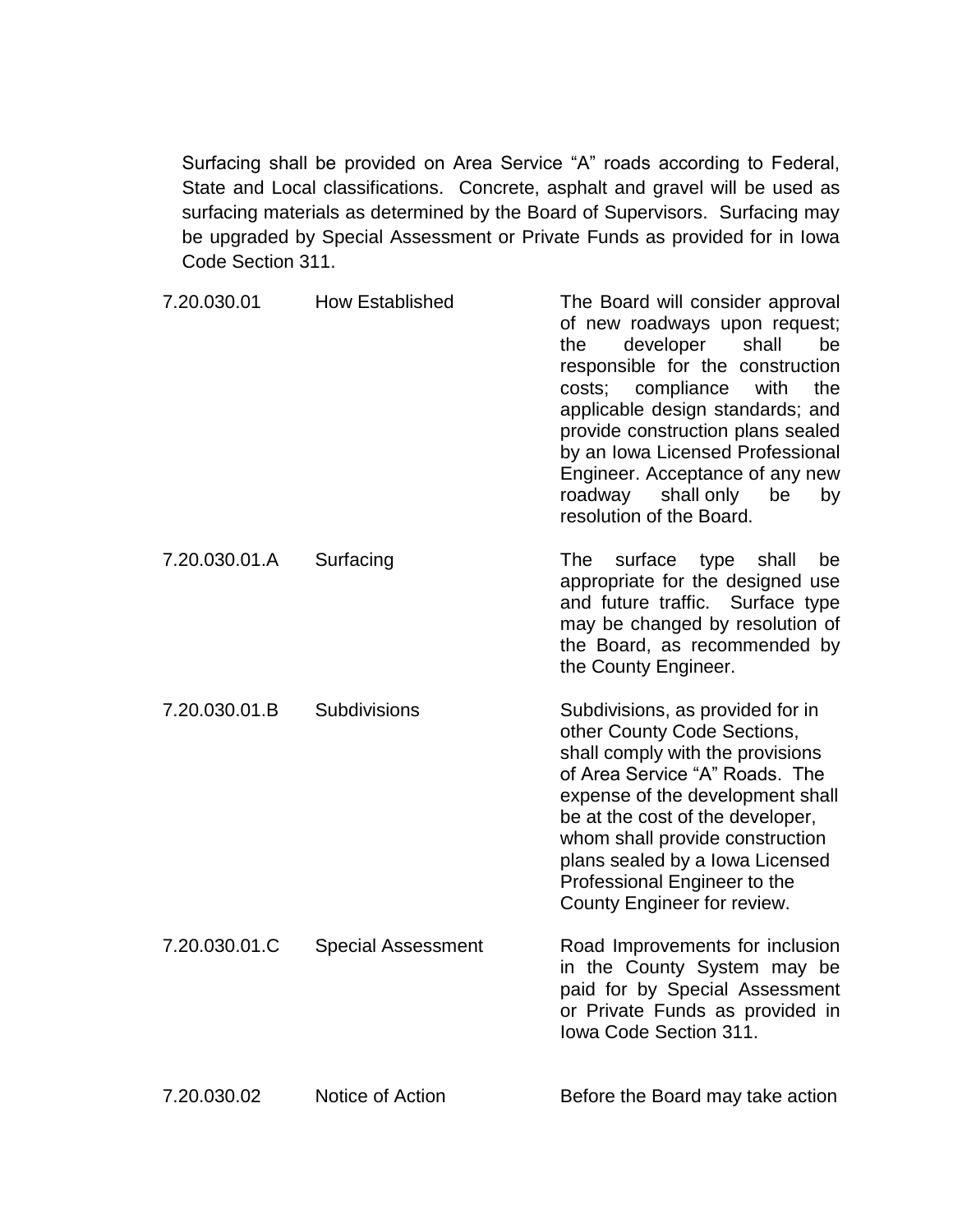|             |                     | to establish an Area Service A<br>road, a notice of the proposed<br>action, including the location of<br>the road and the time and place<br>of the meeting at which the Board<br>proposes to take action, shall be<br>published as provided in Iowa<br>Code Section 331.305.                                                 |
|-------------|---------------------|------------------------------------------------------------------------------------------------------------------------------------------------------------------------------------------------------------------------------------------------------------------------------------------------------------------------------|
| 7.20.030.03 | <b>Board Action</b> | At the meeting the Board shall<br>receive oral or written comments<br>from a resident or property owner<br>of the County. After all<br>comments have been received<br>and considered, the Board at that<br>meeting or a date to which it is<br>adjourned, may take action after<br>consultation with the County<br>Engineer. |

**7.20.040 AREA SERVICE "B" ROADS**. The Board is empowered under authority of Chapter 309.57 of the Code of Iowa to classify secondary roads on the Area Service System in the County as Area Service "B" roads so as to provide for reduced level of maintenance effort on roads so designated.

| 7.20.040.01 | <b>How Established</b> | <b>Board</b><br>shall,<br>The:<br>by<br>resolution,<br>declare<br>its<br>intention to establish an<br>Area Service "B" road in<br>County<br>after<br>the<br>consulting with the County<br>Engineer.                                                                                                                         |
|-------------|------------------------|-----------------------------------------------------------------------------------------------------------------------------------------------------------------------------------------------------------------------------------------------------------------------------------------------------------------------------|
| 7.20.040.02 | Notice of Action       | Before the Board may<br>take action to establish an<br>Area Service "B" road, a<br>notice of the proposed<br>action, including the<br>location of the road and<br>the time and place of the<br>meeting at which the<br>Board proposes to take<br>action, shall be published<br>as provided in Iowa Code<br>Section 331.305. |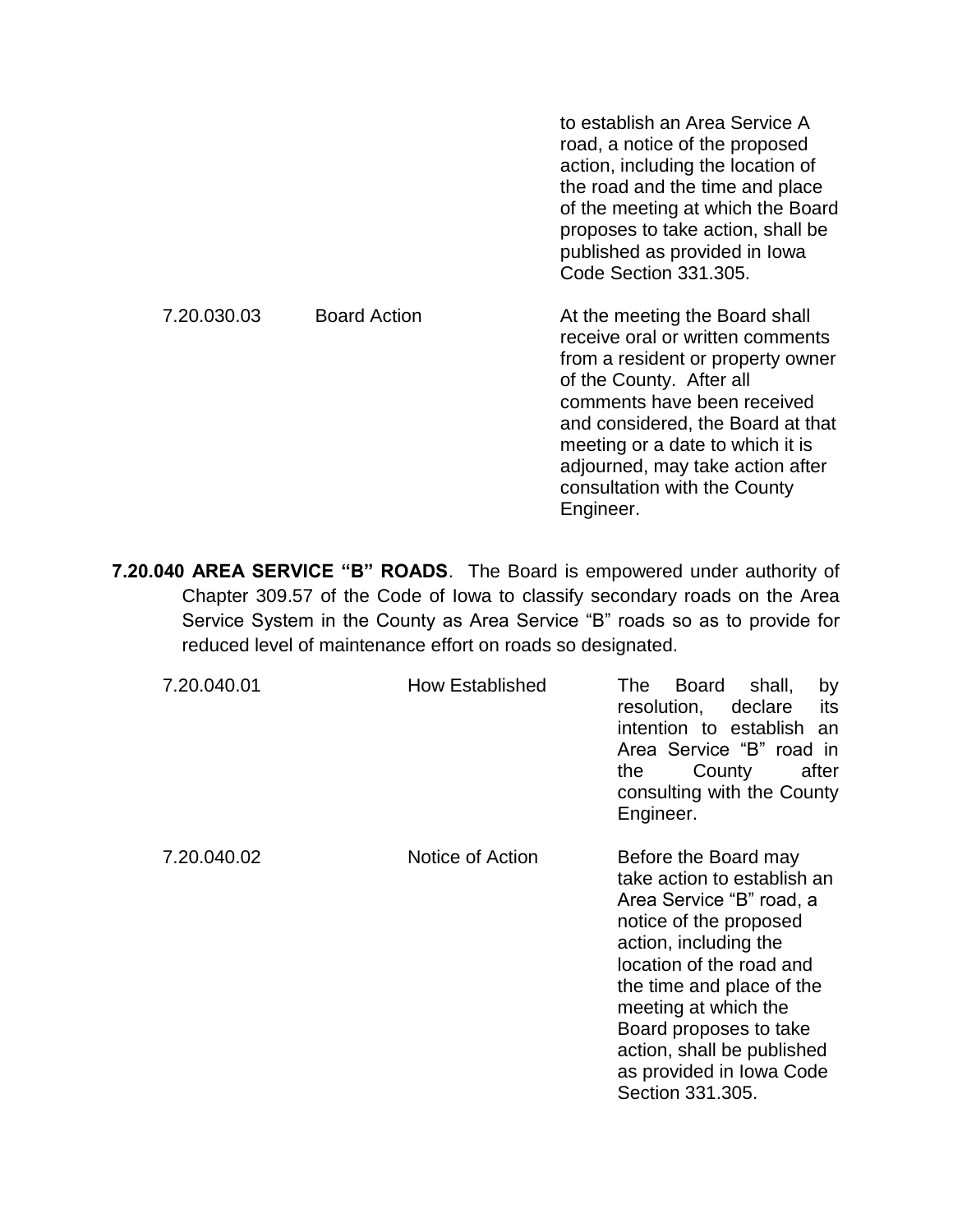| 7.20.040.03 | <b>Board Action</b>                             | At the meeting the Board<br>shall<br>receive<br>oral<br>or<br>written<br>from<br>comments<br>any resident or property<br>of<br>the<br>County.<br>owner<br>After all comments have<br>received<br>been<br>and<br>considered, the Board, at<br>that meeting or a date to<br>which it is adjourned, after<br>consultation<br>with<br>the<br>County Engineer, may by<br>resolution establish<br>the<br>proposed Area Service "B"<br>road. |
|-------------|-------------------------------------------------|---------------------------------------------------------------------------------------------------------------------------------------------------------------------------------------------------------------------------------------------------------------------------------------------------------------------------------------------------------------------------------------------------------------------------------------|
| 7.20.040.04 | Reclassification                                | A road with an Area<br>Service "B" classification<br>shall retain the<br>classification until such<br>time as a request for<br>reclassification is<br>submitted to the Board.<br>The Board may add or<br>delete any road from the<br>Area Service "B"<br>classification by following<br>the preceding procedure.<br>The cost of improving a<br>road to meet a higher<br>classification shall be<br>borne by the developer.            |
| 7.20.040.05 | Reconstruction and<br><b>Maintenance Policy</b> | minimum<br>Only<br>effort,<br>expense and attention will<br>be provided to keep Area<br>Service "B" roads open to<br>traffic. Reconstruction, if<br>necessary will conform to<br>the requirements of Area<br>Service "A" roads; less the<br>travelled surface. For the<br>various<br>maintenance<br>activities,<br>the<br>minimum<br>maintenance<br>Area<br>on                                                                        |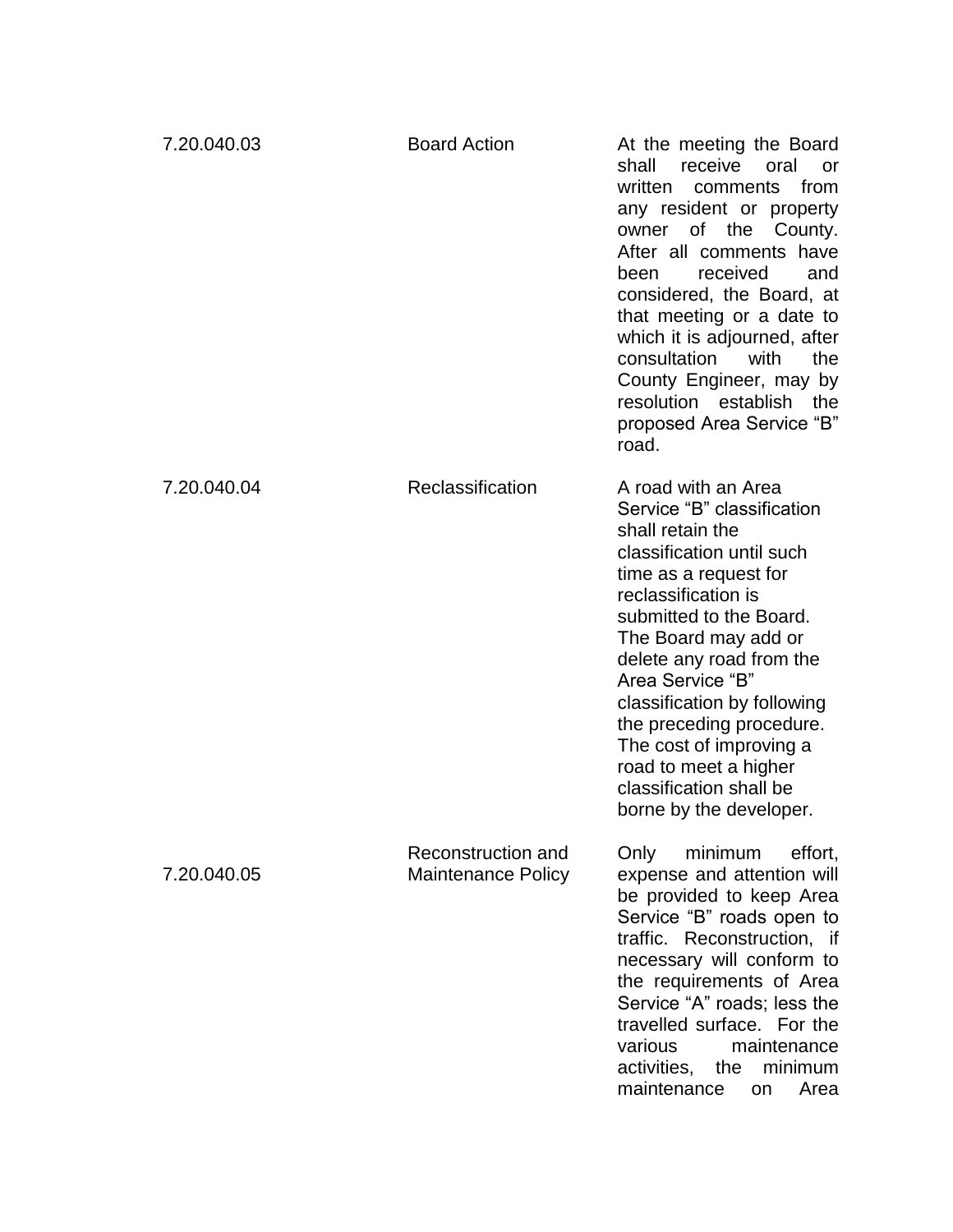|               |                                  | Service "B" roads will be<br>as follows:                                                                                                                                                                                                           |
|---------------|----------------------------------|----------------------------------------------------------------------------------------------------------------------------------------------------------------------------------------------------------------------------------------------------|
| 7.20.040.05.A | <b>Blading</b>                   | Blading or dragging will<br>not be performed on a<br>regular basis.                                                                                                                                                                                |
| 7.20.040.05.B | Snow and Ice Removal             | Snow and ice removal will<br>not be performed.<br>Sanding and salting will<br>not be performed.                                                                                                                                                    |
| 7.20.040.05.C | Reconstruction                   | Reconstruction of roads<br>and drainage structures<br>shall comply with Area<br>Service "A" road<br>requirements; however<br>bridges will not be<br>maintained to carry legal<br>loads and will be posted to<br>advise of any load<br>limitations. |
| 7.20.040.05.D | Weeds, Brush and<br><b>Trees</b> | Mowing or spraying<br>weeds, cutting brush and<br>tree removal may not be<br>performed. Adequate<br>sight distances may not be<br>maintained.                                                                                                      |
| 7.20.040.05.E | <b>Structures</b>                | <b>Bridges and Culverts will</b><br>be reconstructed to Area<br>Service "A" standards if<br>the posted capacity falls<br>below 7 tons.                                                                                                             |
| 7.20.040.05.F | Road Surfacing                   | The County will not apply<br>or maintain surfacing to<br>Area Service "B" roads<br>unless a temporary need<br>is identified by the County<br>Engineer.                                                                                             |
| 7.20.040.05.G | <b>Shoulders and Ditches</b>     | <b>Shoulders and Ditches will</b><br>not be maintained.                                                                                                                                                                                            |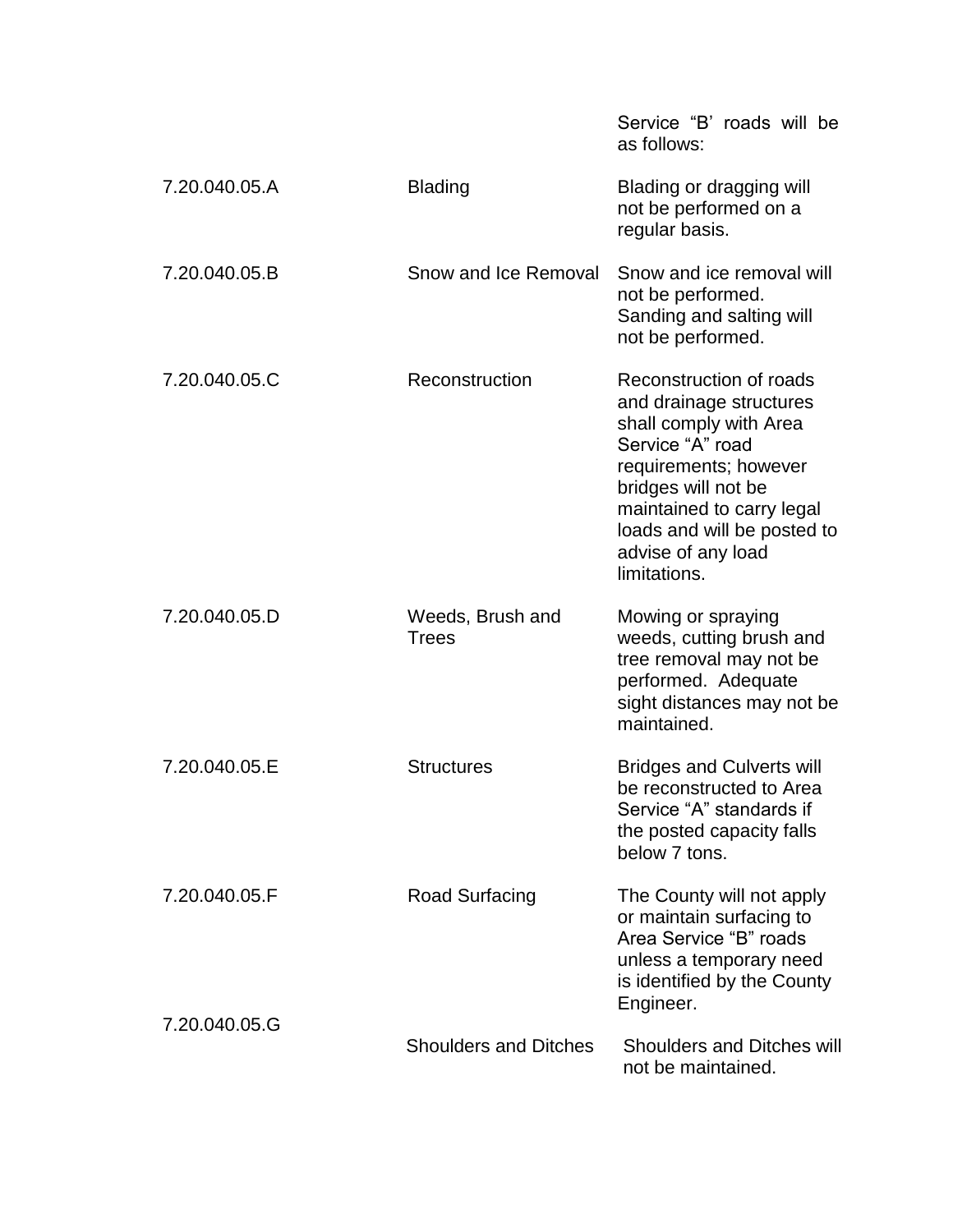| 7.20.040.05.H | Signing                    | All Area Service Level "B"<br>roads shall be identified<br>with signs at all points of<br>the public access to warn<br>the public of the lower<br>level of maintenance.<br>Except for load limit<br>posting for bridges and<br>existing stop signs, other<br>signing may not be<br>continued or provided. |
|---------------|----------------------------|-----------------------------------------------------------------------------------------------------------------------------------------------------------------------------------------------------------------------------------------------------------------------------------------------------------|
| 7.20.040.05.1 | Crown                      | An irregular or minimal<br>crown may develop during<br>blading operations.                                                                                                                                                                                                                                |
| 7.20.040.05.J | Uniform Width              | The width of the traveled<br>portion of the road may<br>vary.                                                                                                                                                                                                                                             |
| 7.20.040.05.K | Inspections                | Inspections will be<br>conducted irregularly.                                                                                                                                                                                                                                                             |
| 7.20.040.05.L | <b>Maintenance Repairs</b> | There will be no<br>maintenance repairs made<br>on a regular basis or<br>schedule.                                                                                                                                                                                                                        |
| 7.20.040.06   | Administration             | The County Engineer shall<br>maintain<br>accurate<br>an<br>record of all segments of<br>roads classified by the<br>Board as Area Service "B"<br>shall<br>the<br>and<br>cause<br>necessary signs to be<br>erected at every public<br>road access on those<br>roads so classified.                          |

**7.20.050 AREA SERVICE "C" ROADS**. The Board is empowered under authority of Chapter 309.57 of the Code of Iowa to classify secondary roads on the Area Service System in the County as Area Service "C" roads so as to provide for reduced level of maintenance effort on roads so designated.

7.20.050.01 How Established Roads may only be classified as Area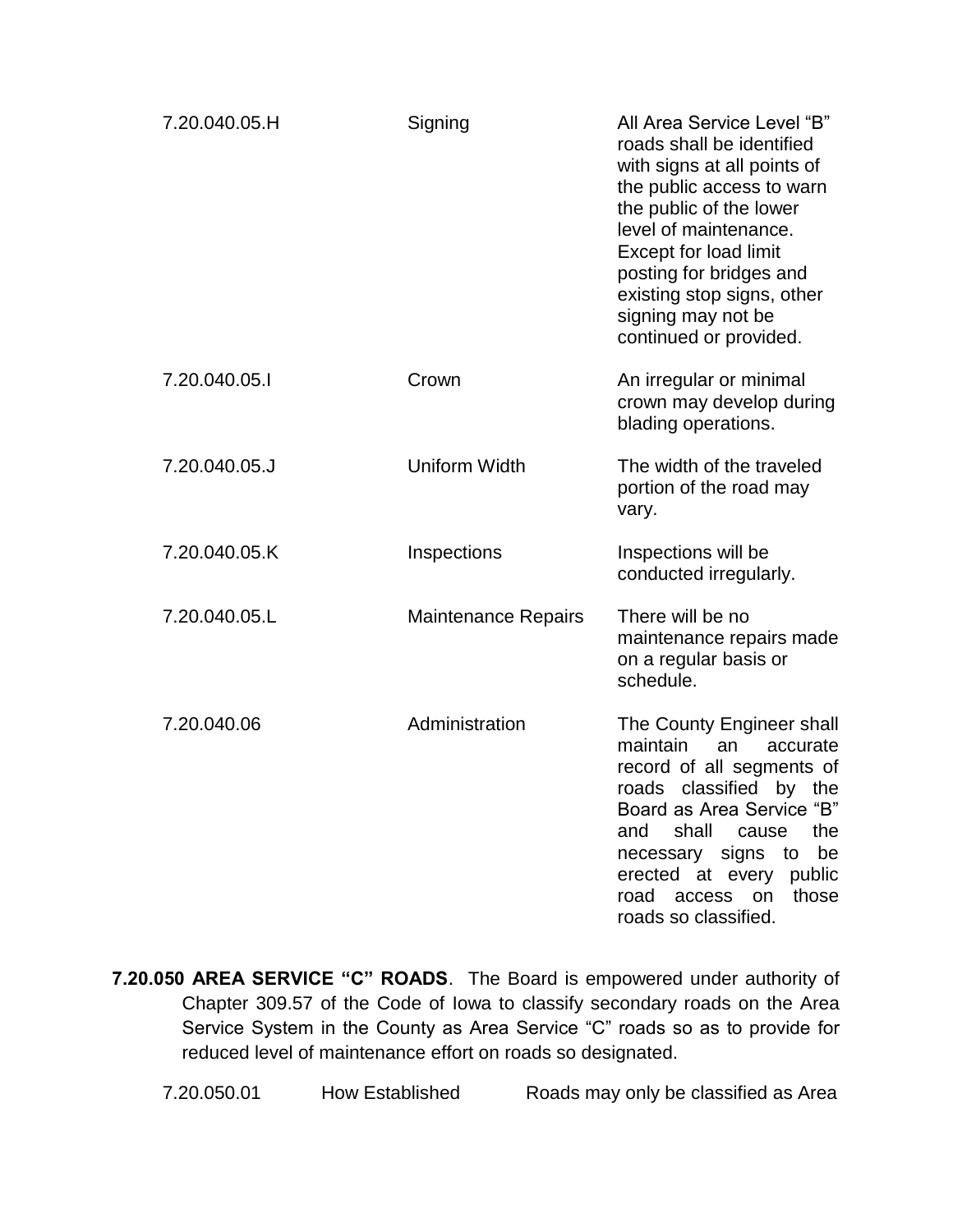|             |                     | Service "C" by resolution of the<br>Board. The resolution shall specify<br>the level of maintenance effort and<br>the persons who will have access<br>right to the road. The resolution shall<br>only allow access to the road to the<br>owner, lessee, or a person in lawful<br>possession of any adjoining land or<br>the agent or employee of the owner,<br>lessee or person in lawful<br>possession, to the agent or employee<br>or any public utility, or to any peace<br>officer, magistrate, or public<br>employee whose duty is to supervise<br>the use or perform maintenance of<br>the road. |
|-------------|---------------------|--------------------------------------------------------------------------------------------------------------------------------------------------------------------------------------------------------------------------------------------------------------------------------------------------------------------------------------------------------------------------------------------------------------------------------------------------------------------------------------------------------------------------------------------------------------------------------------------------------|
| 7.20.050.02 | Notice of Action    | Before the Board may take action to<br>establish an Area Service "C" road, a<br>notice of the proposed action,<br>including the location of the road and<br>the time and place of the meeting at<br>which the Board proposes to take<br>action, shall be published as provided<br>in Iowa Code Section 331.305.                                                                                                                                                                                                                                                                                        |
| 7.20.050.03 | <b>Board Action</b> | At the meeting the Board<br>shall<br>receive oral or written comments from<br>any resident or property owner of the<br>After all comments have<br>County.<br>been received and considered, the<br>Board, at that meeting or a date to<br>it is adjourned,<br>which<br>after<br>consultation<br>with<br>the<br>County<br>Engineer, may by resolution establish<br>the proposed Area Service "C" road.                                                                                                                                                                                                   |
| 7.20.050.04 | Reclassification    | A road with an Area Service "C"<br>classification shall retain the<br>classification until such time as a<br>request for reclassification is<br>submitted to the Board. The Board<br>may add or delete any road from the<br>Area Service "C" classification by<br>following the preceding procedure.<br>The cost of improving a road to meet                                                                                                                                                                                                                                                           |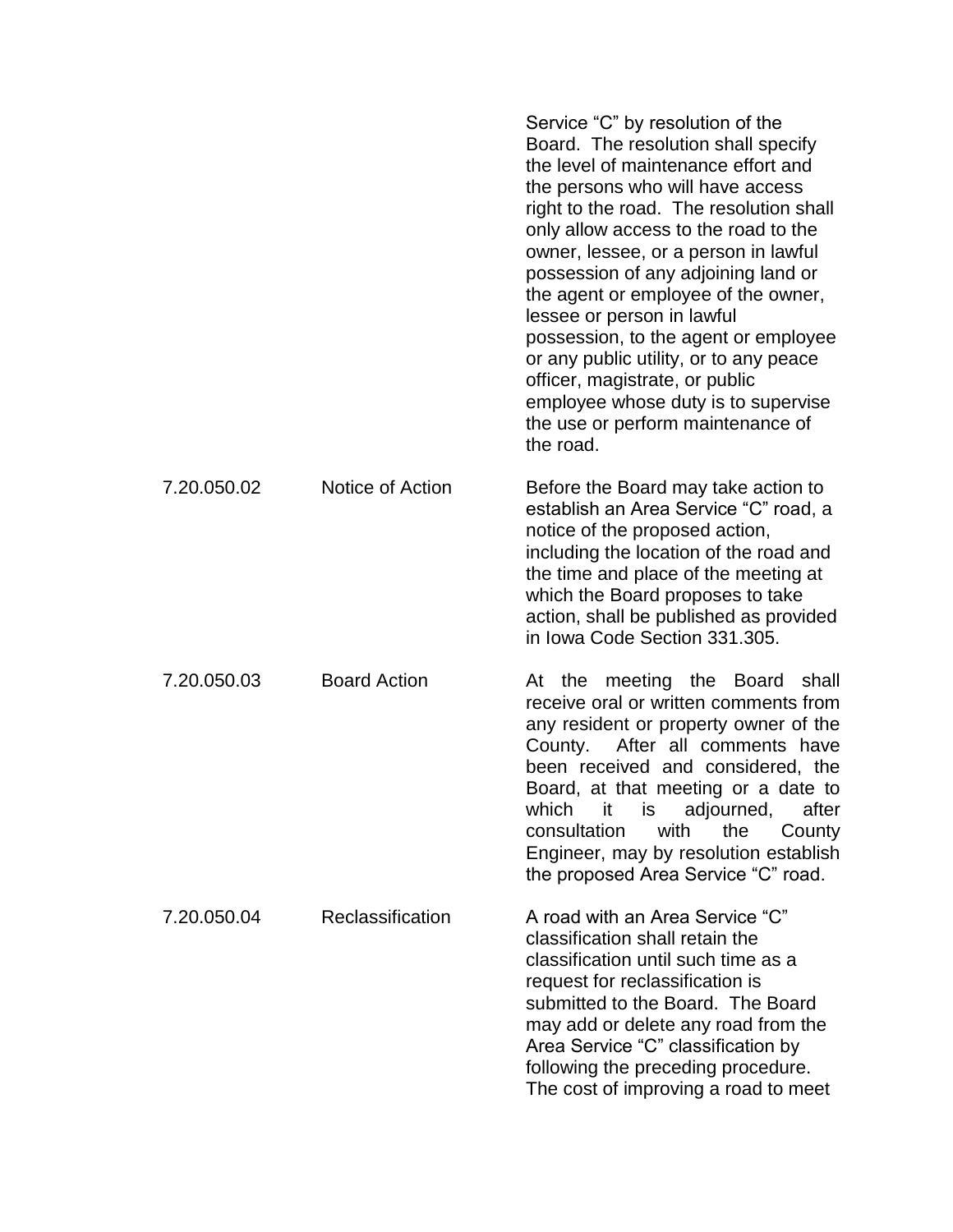|             |                                                 | by the developer.                                                                                                                                                                                                                                                                                                                                                                                        |
|-------------|-------------------------------------------------|----------------------------------------------------------------------------------------------------------------------------------------------------------------------------------------------------------------------------------------------------------------------------------------------------------------------------------------------------------------------------------------------------------|
| 7.20.050.05 | Reconstruction and<br><b>Maintenance Policy</b> | Service Area "C" roads will not be<br>maintained or reconstructed.                                                                                                                                                                                                                                                                                                                                       |
| 7.20.050.06 | Access                                          | Access to any Area Service "C" road<br>shall be restricted by means of a gate<br>or other barrier, as determined by the<br>County Engineer. The gate shall be<br>purchased and installed<br>by<br>the<br>County, and maintained<br>by<br>the<br>adjoining landowners. If not so<br>maintained, the County may remove<br>the gate.                                                                        |
| 7.20.050.07 | Signs                                           | Area Service "C" roads shall have<br>signs conforming to the Iowa State<br>Sign Manual installed and maintained<br>by the County at all access points to<br>Area Service "C" roads from other<br>public roads, to warn the public they<br>are entering a section of road which<br>has a lesser level of maintenance<br>effort than other public roads, and to<br>warn the public that access is limited. |
| 7.20.050.08 | Trespass                                        | Entering an Area Service "C" road<br>without justification after<br>being<br>notified or requested to abstain from<br>entering or to remove or vacate the<br>road by any person lawfully allowed<br>access shall be a trespass as defined<br>in Section 716.7 of the Code of Iowa.                                                                                                                       |

a higher classification shall be borne

- **7.20.060 VACATING ROADWAYS AND RIGHT OF WAY (ROW).** The Board of Supervisors may vacate the Right of Way of any Area Service Classification in accordance to Iowa Code Section 306.10.
- **7.20.070 POWERS OF THE BOARD.** All jurisdiction and control over the Area Service System shall rest with the Board, pursuant to Iowa Code 309.67.
- **7.20.080EXEMPTION FROM LIABILITY.** As provided in Iowa Code Section 309.57, the County and officers, agents and employees of the County are not liable for injury to any person or for damage to any vehicle or equipment which occurs as